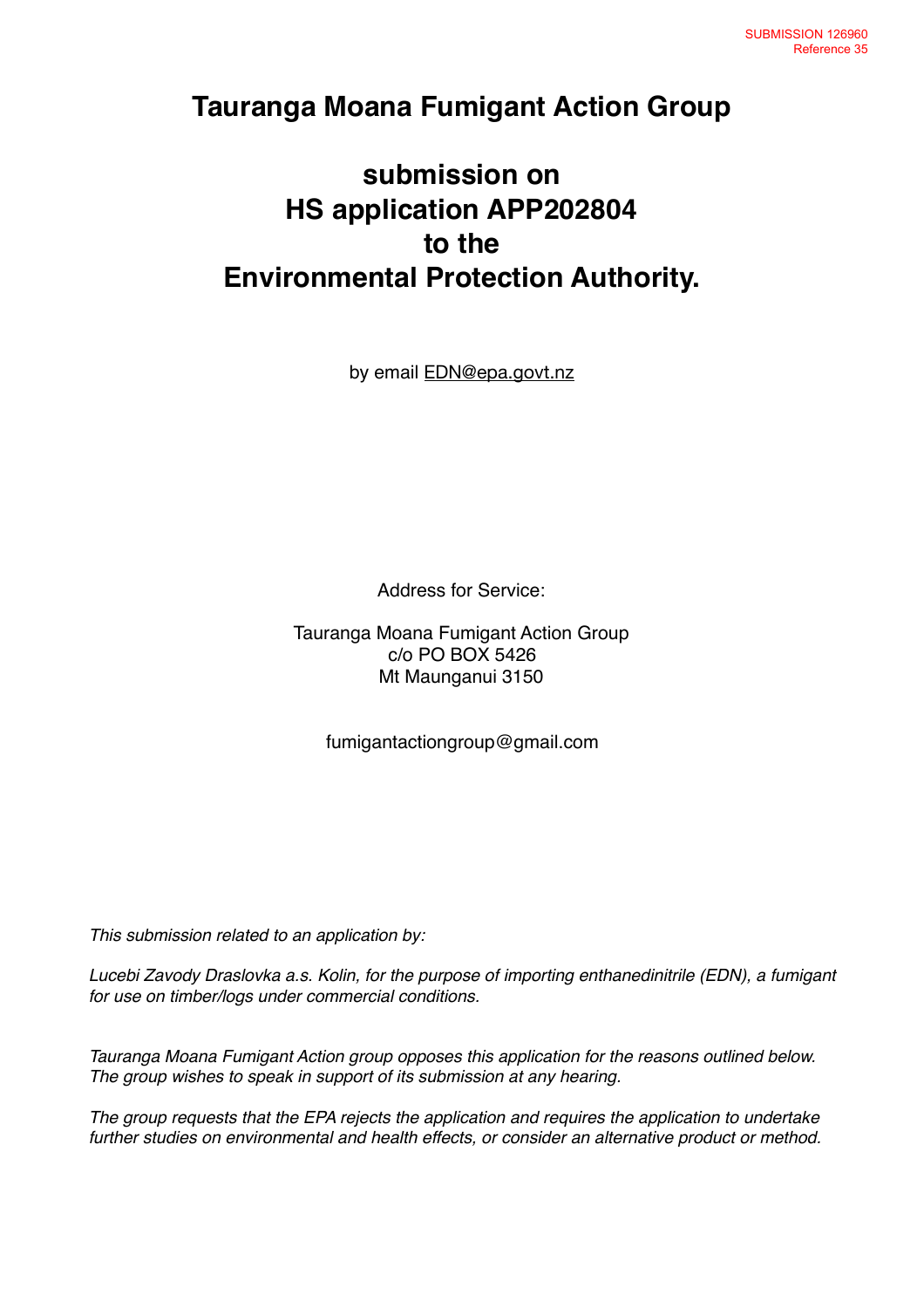### **1. BACKGROUND**

Tauranga Moana Fumigant Action Group ('TMFAG') formed in 2017 as registered incorporated society, following environmental and health and safety concerns relating to the use of the fumigant methyl bromide at the Port of Tauranga. The groups objective is to stop the use of methyl bromide, or require full recapture if it is to continue to be used. This is in accordance with best practise internationally, and the EPA in its 2010 reassessment of the substance for use in New Zealand.

TMFAG mission is 'kia hiwa nga tuku' ('to be vigilant on all sides') and it aims to:

- Seek to ensure the full recapture of fumigant gases that are used at the Port of Tauranga. For methyl bromide, the existing resource consent requires 100% of container fumigations 30 April 2018 and 100% of log and timber fumigations by 30 April 2019,
- That the Environmental Protection Authority's 2020 100% recapture deadline is adhered to and enforced by the relevant regulatory authorities,
- Educate and advocate for safe and legal regulated use of all fumigants for workers for the benefits of the community health and wellbeing and to protect both the local and global environment
- Promote regulatory frameworks that will avoid significant adverse effects from continued use of methyl bromide or alternative fumigants.
- Support regulatory changes to ensure urgency is given to promote and progress towards a more sustainable forestry and export sector,
- Promote and support alternatives within the Industry, away from the use of fumigant gases (such as market negotiations, debarking etc) and/or the establishment of a purpose-built recapture facility, regardless of the fumigant type used.

#### **2. SUBMISSION OVERVIEW**

TMFAG consider that the complexities associated with commercial fumigation give rise to the history non-compliance with resource consent conditions, and that alternative fumigants (eg EDN) will have similar challenges when used in the same environment by the same operators.

The group is however supportive of the forestry sector growth plans, sustainable economic development, particular for regional New Zealand. We see an opportunity for New Zealand to repositions its forestry sector in an environmental sustainable and social responsible way.

There is no environmental impact assessment associated with the application which is the subject of this submission. The risks to port environments (where fumigation activities are undertaken), surrounding harbour environments and local communities is therefore unknown and uncertain.

The probability and magnitude of adverse impacts from the use of EDN as a commercial fumigant is high, based on historical use of fumigants in New Zealand. The risk (probability of occurrence x consequence) of adverse environmental impacts is unknown, but should be critically assessed by the EPA prior to any approval for importation.

TMFAG seeks the further assessments are done to ascertain the safety of EDN when used under commercial conditions, prior to any importation approval. The groups key concerns are outlined and discussed further below.

In summary, TMFAG seek the following key requests:

1. That more comprehensive studies are undertaken on human health effects, environmental effects (including aquatic toxicity), and the potential for the substance to act as a bacteria mutagen.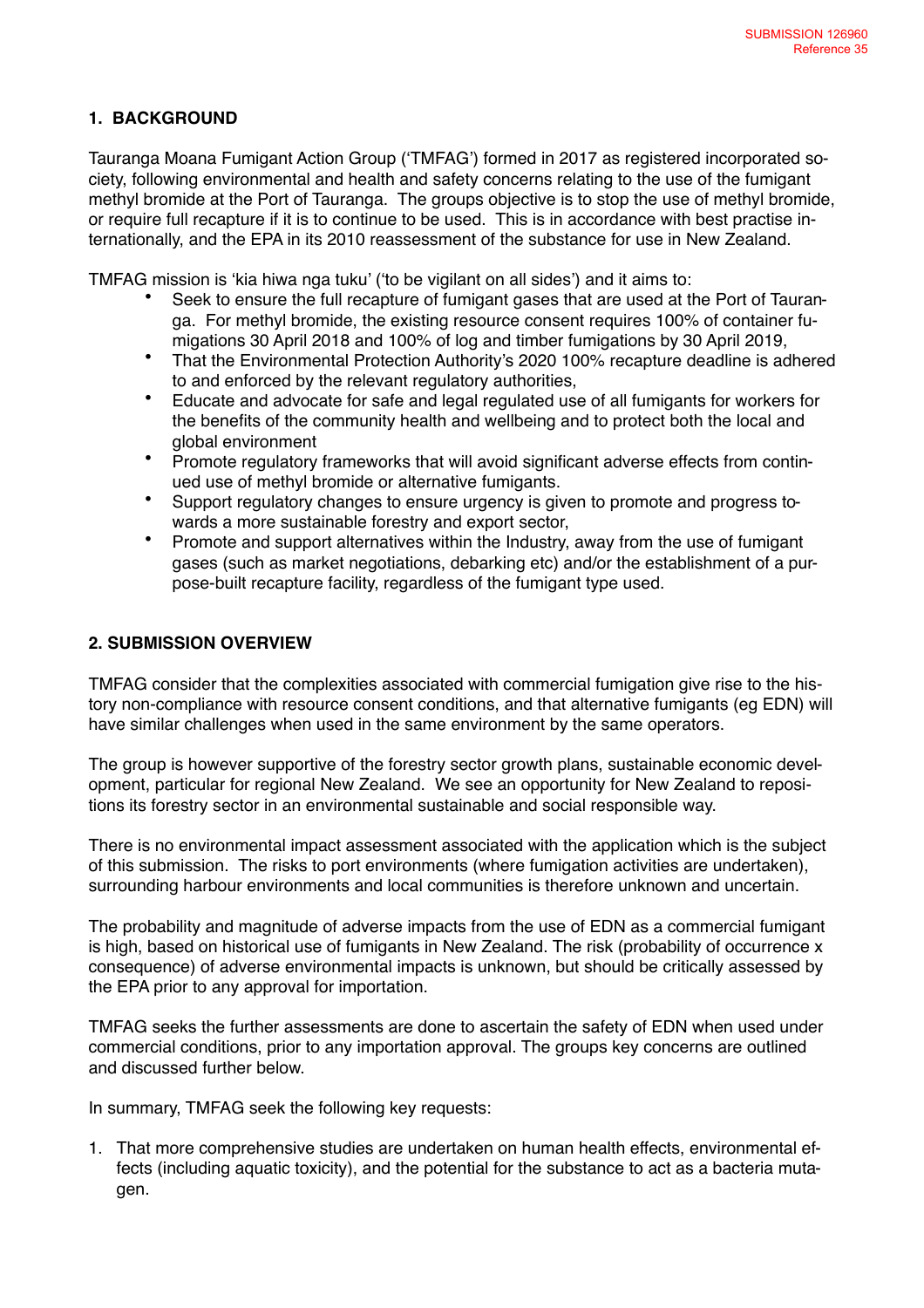- 2. That the EPA implements a more appropriate approach to national regulation (considering the failings for methyl bromide regulation at a Local Government level) -
- 3. Any importation approval should be conditional on the development of an offsite fumigation facility, and require scrubbing of all log stacks following fumigation.

#### **3. Submission Points**

The submission points below relate to the risk/benefit assessment from the subject application.

#### 3.1 Limited information/studies

There are insufficient studies available for a clear understanding of both the human toxicity and environmental effects of any exposure to EDN. The key issues of primary concern that should be resolved prior to any importation approval are;

1) The appropriate concentrations of EDN following fumigation and upon which time tarpaulin removal could occur. TMFAG note that the Australian guidelines (APVMA 2013) require 1ppm and significant venting time as a condition of use. It is unlikely that these restrictions would be logistically or commercially viable if EDN is to be used as 'drop in replacement' for methyl bromide as proposed by the applicant. It seems likely that alternative methods and operations would need to be implemented, for example the development of an offsite fumigation facility.

2) The toxicity of EDN to humans (ie Port workers) at chronic low exposure. There is no scientific information available on this issue.

#### 3.2 Aquatic toxicity

The application refers to EDN as being 'very toxic' to aquatic organisms, and 'may cause long term adverse effect in the aquatic environment'. This is a serious concern given the likely quantities that will be used a the the Port of Tauranga, neighbouring the Tauranga Harbour. Studies that are specific to use in other regions/countries cannot be easily transferred and applied to the New Zealand context.

#### 3.3 Mutagen

The subject application notes that one study found that EDN may be associated with the mutagenic behaviour of some bacteria. There are no relevant studies to show the likelihood of bacteria mutagen behaviour in the New Zealand context. We understand mutagen behaviour is extremely challenging to control or reverse. This should be a key concern to the EPA, given the proposal location of use is likely to be at New Zealand largest export Port. A precautionary approach to any use of this fumigant should be undertaken, to prevent potentially devastating consequences for our unique environment.

#### 3.4 Regulation/compliance/scale

It is our groups view that Local Government regulation is not of appropriate expertise or capacity to enforce the stringent safety requirements that must be conditional upon the use of this fumigant on such a massive commercial scale.

The listed risks have not identified the adverse impact of improper use on a large scale, such as commercial fumigation of significant log piles at the Port of Tauranga. New Zealand Ports tend to be located close to local communities, and obviously aquatic ecosystems.